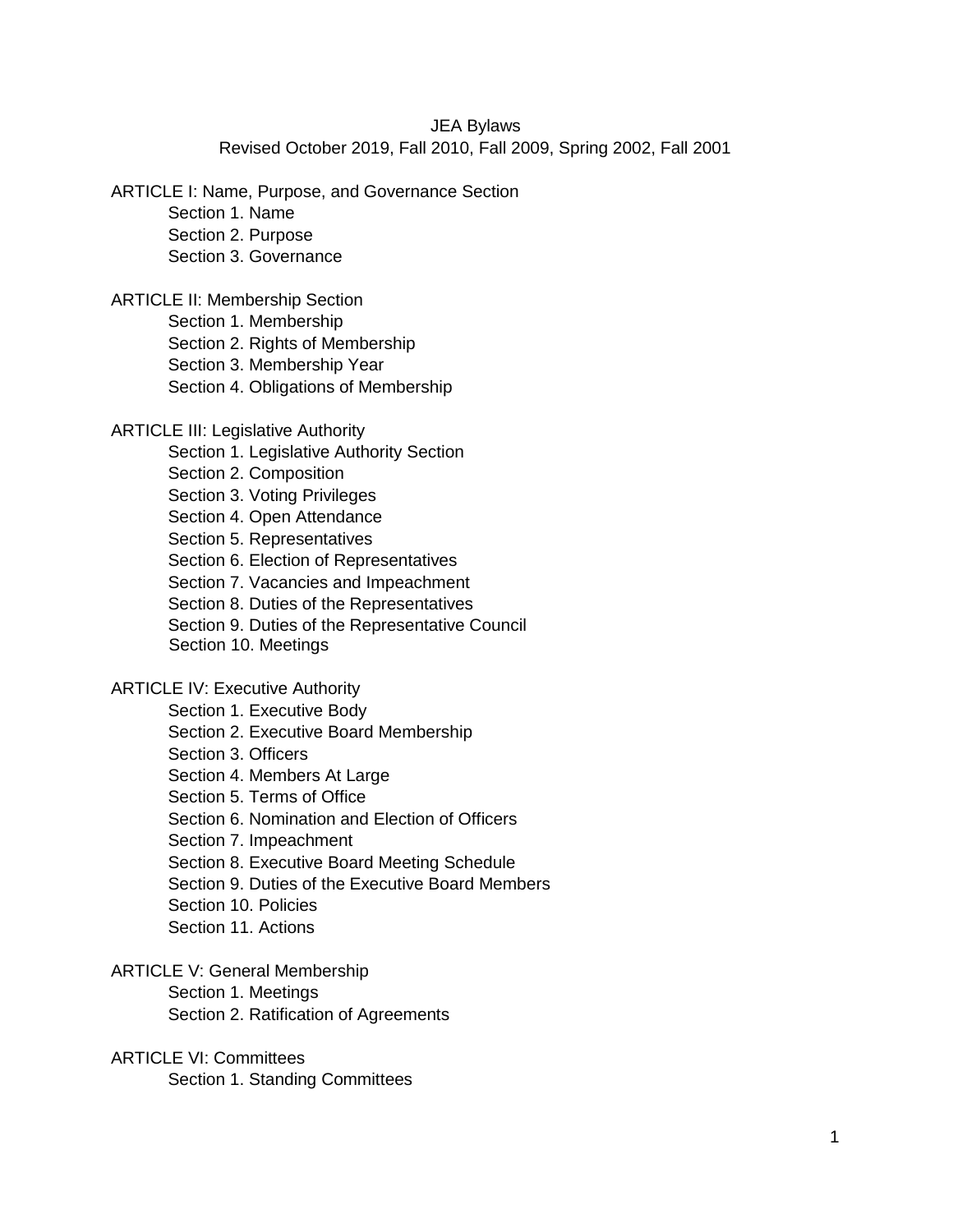Section 2. Appointment of Chairpersons

Section 3. Rights Committee

Section 4. PACE Committee

Section 5. Social Committee

Section 6. Educational Excellence Committee

Section 7. Health Committee

Section 8. Communications Committee

Section 9. Negotiations Committee

Section 10. Membership Committee

### ARTICLE VII: State Delegates

Section 1. President & President-Elect

Section 2. Election Date

Section 3. Qualifications

Section 4. Length of Term

Section 5. Charged by JEA

Section 6. Attendance at DA

Section 7. Filling Vacancies

Section 8. Alternates

## ARTICLE VIII: Quorum

Section 1. Majority Present Section 2. Majority Voting

#### ARTICLE IX: Amendments

Section 1. Proposal of Amendments Section 2. Ratification of Amendments

### ARTICLE X: Authority

Section 1. State and National Affiliation Section 2. Parliamentary Procedure

### **ARTICLE I: Name, Purpose, Governance**

Section 1. Name

The name of this organization shall be the Juneau Education Association (JEA), herein after referred to as the Association, an affiliate of NEA-Alaska, and an affiliate of the National Education Association (NEA).

### Section 2. Purpose

- A. To represent its members in their relations with their employer.
- B. To develop and promote the professional interests and concerns of the members.
- C. To promote professional attitudes and ethical conduct among teachers.
- D. To work for the welfare of school children, the advancement of education, and the improvement of instructional opportunities for all.
- E. To encourage teachers to exercise their rights and privileges as citizens and to provide leadership in civil affairs.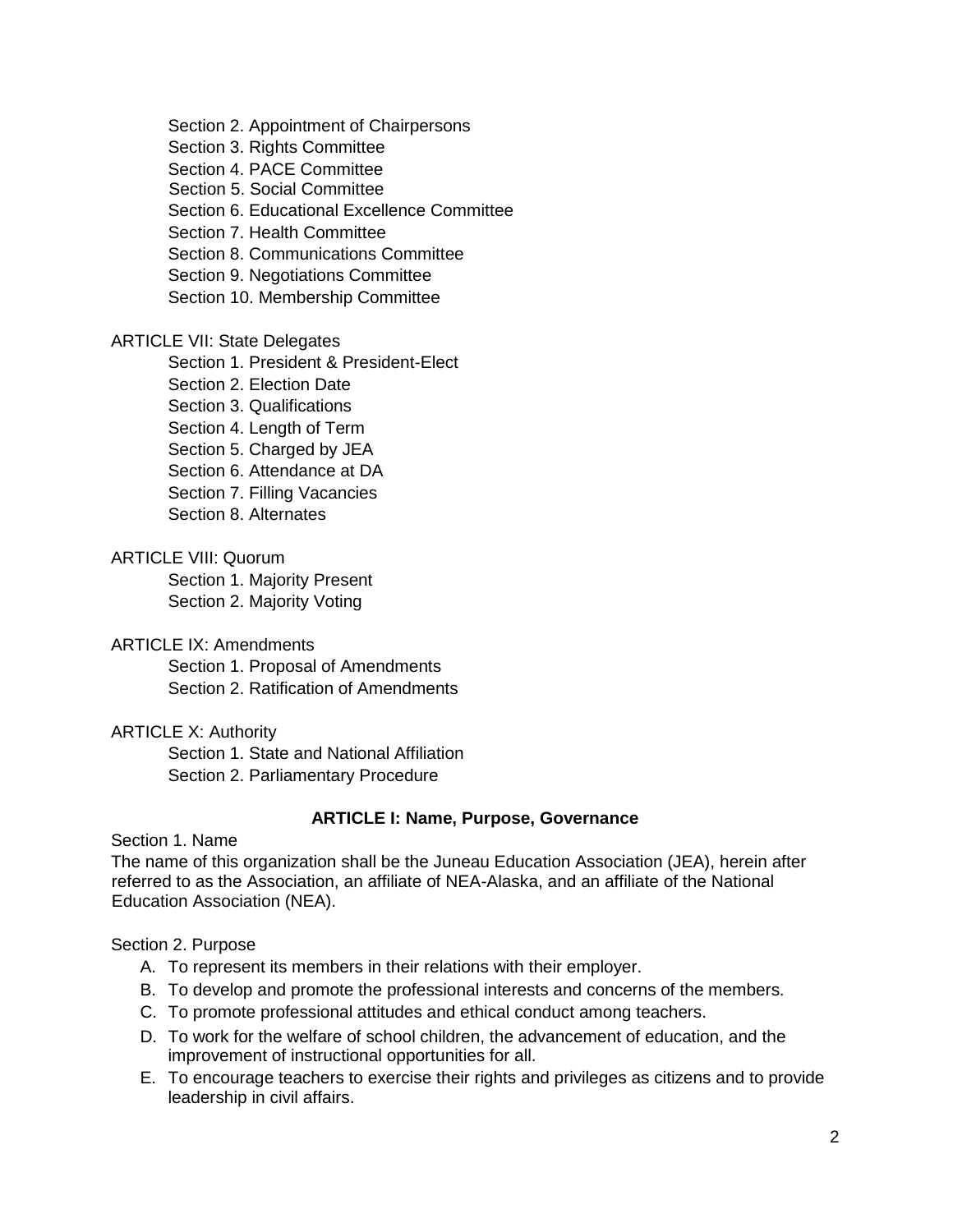F. To hold property and funds for the attainment of Association purposes.

## Section 3. Governance

The Association shall be governed by this document and by such other actions as may be taken by its membership consistent therewith.

# **ARTICLE II: Membership**

Section 1. Member Definition

- A. Membership in this Association shall be open to all certificated personnel employed as such by the City and Borough of the Juneau School District.
- B. Members are those paying dues.
- C. Potential Members are those who may choose to join at any time. D. Active members are those currently under contract.

### Section 2. Membership Status

- A. Membership shall be continuous while under contract with the Juneau School District. Until such time that the member leaves the Juneau School District school system, resigns from the Association, or fails to pay membership dues.
- B. Members of the Association shall automatically also be members of NEA-Alaska and the NEA.

Section 3. Rights of Membership

The association shall not deny membership to individuals on the basis of race, religion, color, national origin, gender, gender identity or expression, family, pregnancy, age, marital status, disability, and/or sexual orientation.

Section 4. Membership Year

The membership year shall be September 1 to August 31.

Section 5. Obligations of Membership

- A. Members shall adhere to the Code of Ethics of the Education Profession (found in the Professional Teaching Practices Commission [PTPC] Handbook).
- B. Members should support the stated purposes and objectives of the Association.

## **ARTICLE III: Legislative Authority**

Section 1. Legislative Authority

The legislative and policy forming body shall be the Representative Council.

Section 2. Composition

The Representative Council shall consist of the Representatives and members of the Executive Board.

Section 3. Voting Privileges

Members of the Executive Board shall be voting members of the Representative Council. The President may only vote in the event of a tie.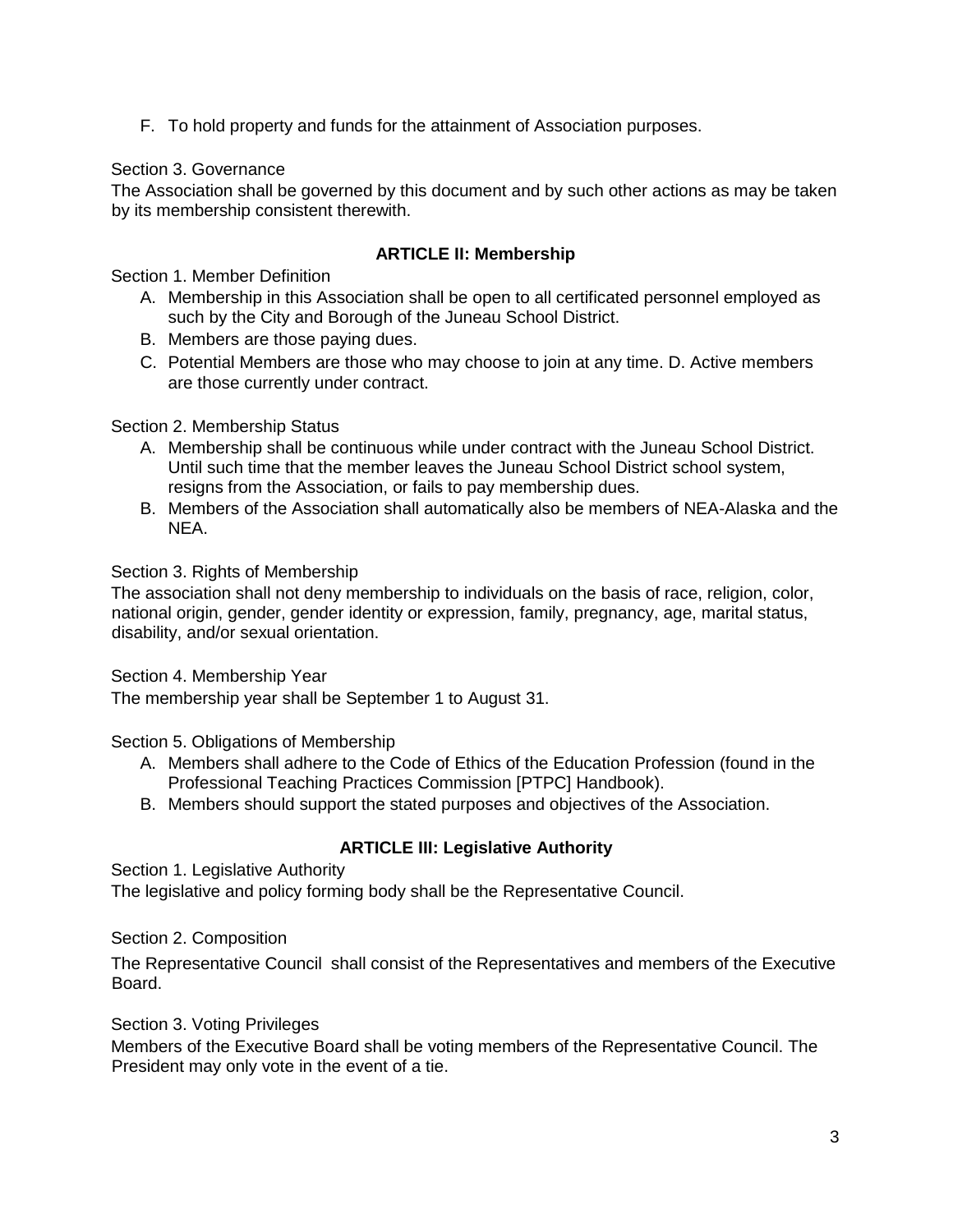## Section 4. Open Attendance

Any member of the Association who is not a member of the Representative Council may attend the Representative Council meetings, may receive permission to speak, but shall not vote.

## Section 5. Representatives

Members of the Association who are in good standing shall elect for a term of two (2) years: one (1) school/location representative to the Representative Council for every fifteen (15) members [or a majority fraction thereof] in a given school/location. For the purposes of this document, district-wide and Special Education personnel shall be considered a school/location. Each school/location shall be represented by at least one person. Members of the Executive Board shall not be considered Representatives from their assigned school/location.

# Section 6. Election of Representatives

Any member shall have the right to make nominations or to be nominated. Elections shall be by secret ballot and shall require a majority of all votes cast. The list of nominations shall be distributed to all members at least seven days before the election is to take place. Any members not able to vote on election day shall be afforded an opportunity to vote by absentee ballot. All absentee ballots must be obtained from and delivered to the appropriate Representative prior to Election Day. The election of representatives will take place by September 30th and elected representatives will assume office immediately. A list of the newly elected representatives will be reported at the next Representative Council.

# Section 7. Vacancies and Impeachment

Representatives may be removed from office by a majority vote of members from their school/location. After two consecutive unexcused absences from Representative Council meetings, the President may declare the seat vacant and call for a representative election at the school/location of the vacancy.

## Section 8. Duties of the Representatives

- A. To attend all Representative Council meetings and to accurately report all information from the meetings to the members at their location.
- B. To keep an ongoing file documenting all member concerns, questions, needs etc.
- C. To conduct building meetings after Representative Council meetings and at other times as needed.
- D. To attend training workshops.
- E. To be responsible for recruiting memberships at school/location and collecting membership enrollment.
- F. To serve as the school/location advocate and report issues to the Executive Board.
- G. To distribute and post communications.
- H. To call or email the secretary if unable to attend meetings.
- I. To maintain a list of certificated Members and potential Members in the school/location they represent. This information will be provided at the monthly Representative Council meeting to the Membership Chair.

Section 9. Duties of the Representative Council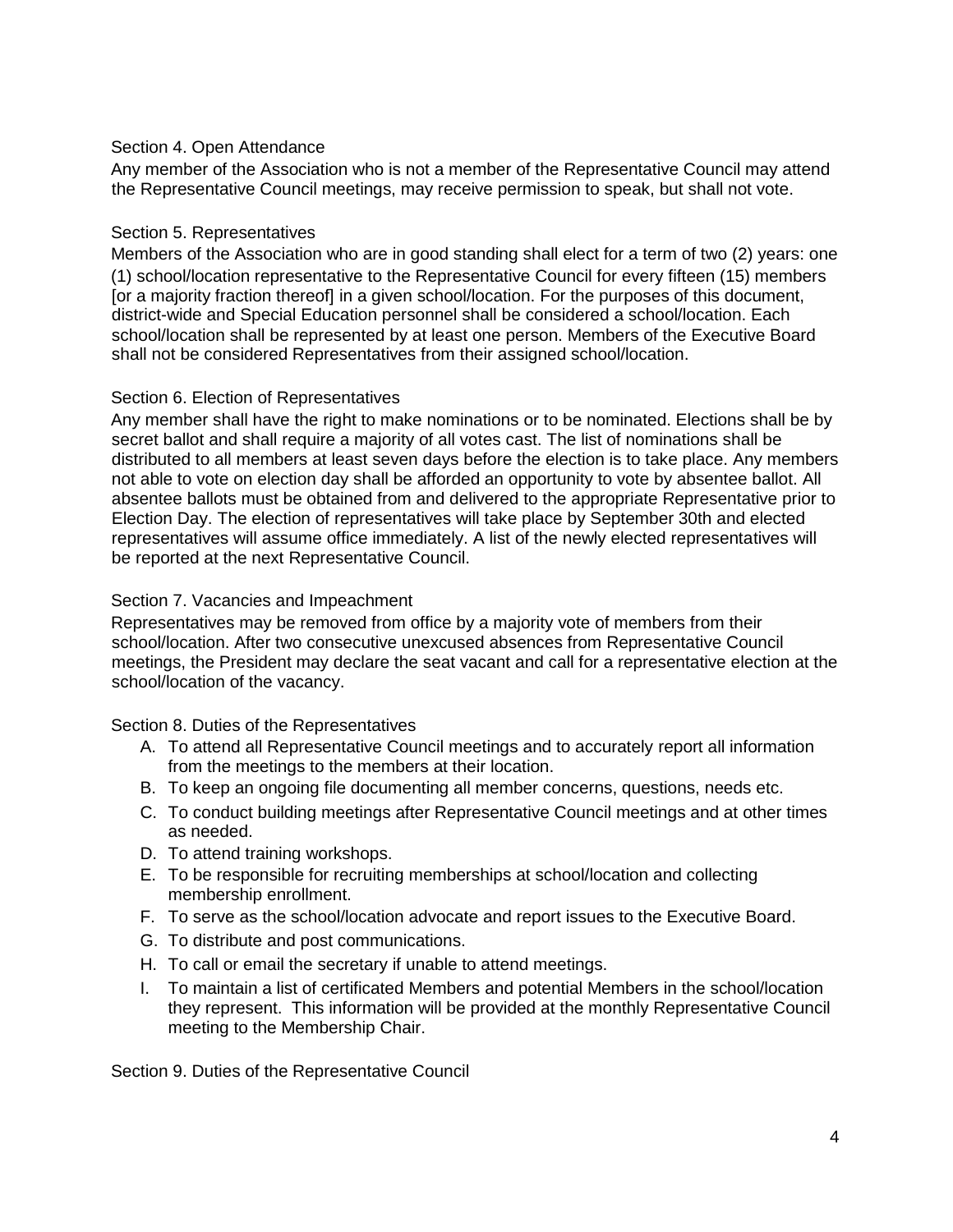- A. To recommend policy language needs to the Executive Board. The Executive Board will develop policy language. The policies or policy changes will be read at two successive Representative Council meetings. Policies or policy changes will be presented for ratification during the second reading to the Representative Council. A majority vote of the Representative Council present is required for ratification.
- B. Approve the annual budget and authorize expenditures beyond the approved budget.
- C. Discuss and act on membership concerns.
- D. Take action on committee recommendations.
- E. Instruct delegates prior to Delegate Assembly.
- F. Review and set the dues for the Association prior to the April representative meeting.
- G. Powers not delegated to the Executive Board, the officers, or other groups in the Association shall be vested in the Representative Council.

Section 10. Meetings

- A. The Representative Council shall establish a regular meeting schedule at its first fall meeting.
- B. The Meeting will commence when quorum is met.
- C. The President or his/her designee shall prepare a tentative agenda for each meeting and shall circulate it to all members of the Council at least 24 hours prior to the meeting.
- D. Special meetings of the Representative Council may be held at the call of the President or upon written request to the Executive Board from five Representatives Council Members. Business to come before the special meetings must be stated in the call, which shall be sent in writing to each Representative. Business shall be confined to those items on the agenda.

## **ARTICLE IV: Executive Authority**

Section 1. Executive Body

The executive body of the Association shall be the Executive Board.

Section 2. Executive Board Membership

The Executive Board shall consist of the officers of the Association and members elected-atlarge.

Section 3. Officers

The officers of the Association shall consist of the President, Vice President, (immediate) Past-President, the Secretary, the Treasurer, Rights Chair, Health Chair, Educational Excellence Chair, PACE Chair, Membership Chair, and Communications Chair.

### Section 4. Members-At-Large

The Members-At-Large shall be apportioned as follows: two (2) representing the elementary schools (not from the same school/location), one (1) Alternative / District Wide program, (1) Special Education program, two (2) middle school (not from each school/location), two (2) High School (not from the same school/location).

Section 5. Terms of Office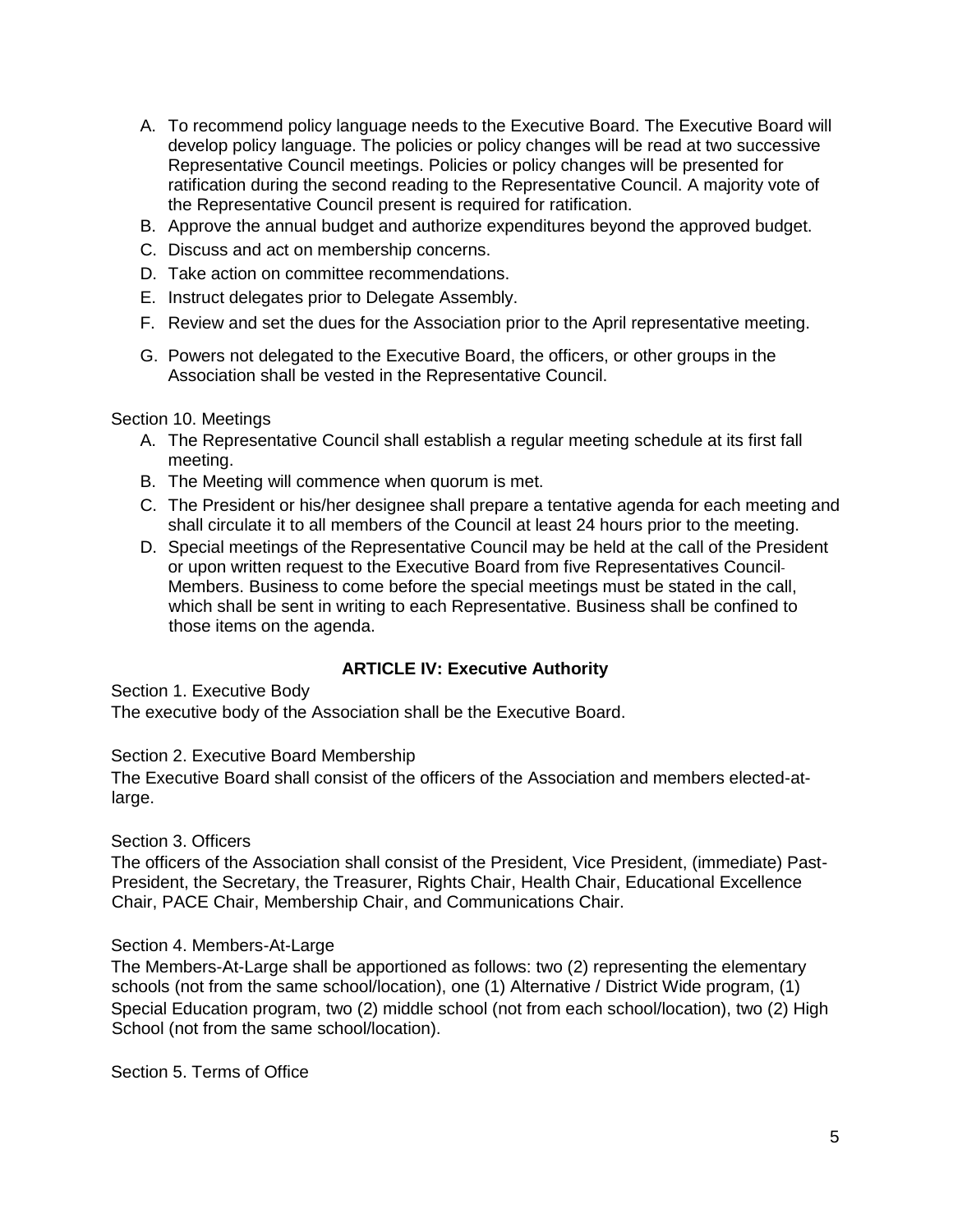All executive board members are elected for two year terms. They will be elected in the following rotation:

#### Odd Years:

President, Treasurer, Health Chair, PACE Chair, Communications Chair, Membership Chair, one of the High School Reps At-Large, one of the Middle School Reps At-Large, one of the Elementary School Reps At-Large, and the Special Education Program Rep.

#### Even Years:

Vice President, Secretary, Rights Chair, Educational Excellence Chair, Alternative/District Wide Program Rep, one of the High School Reps At-Large, one of the Middle School Reps At-Large, and one of the Elementary School Reps At-Large.

The Past President shall hold their position for one year to support as needed. They will not be obligated to fill this position beyond one year.

Section 6. Nomination and Election of Officers

- A. The Vice-President shall annually appoint a Nominating Committee which shall be charged with the responsibility of securing candidates for pending vacancies in such a manner as will ensure compliance with sections of this article. Any members shall have the right to make nominations or to be nominated. The Nominating Committee shall notify all members of the vacancies and request nominations to be sent to the Committee Chair. The Nominating Committee shall report all nominations to the Assembly at the February meeting. Members of the Assembly may nominate other candidates from the floor. The list of nominations shall be distributed to all members at least seven days before the election is to take place.
- B. On the first Monday in April, members of the Association shall vote for the officers and members-at-large by secret ballot. The ballots should include a brief biography of the candidate which may include their desire for the vacancy. The ballots will be available on-line OR distributed and collected by the Representatives in each of their respective school/locations. If a member is unable to vote during the election period, the member should notify the Vice-President to ensure that his/her vote is cast.
- C. New Board members shall assume office at the beginning on July 1 unless the election is to fill a vacancy, in which case the elected Board member shall assume the office immediately.
- D. If a vacancy occurs in the office of President, the Vice President shall immediately assume the duties of President. A vacancy occurring in any other office shall be filled by appointment of the President until a new Board member is elected. The appointed Board member shall occupy the position until the next regular election.
- E. Election for newly created Executive Board positions will occur in September or during the next regular election cycle.

Section 7. Impeachment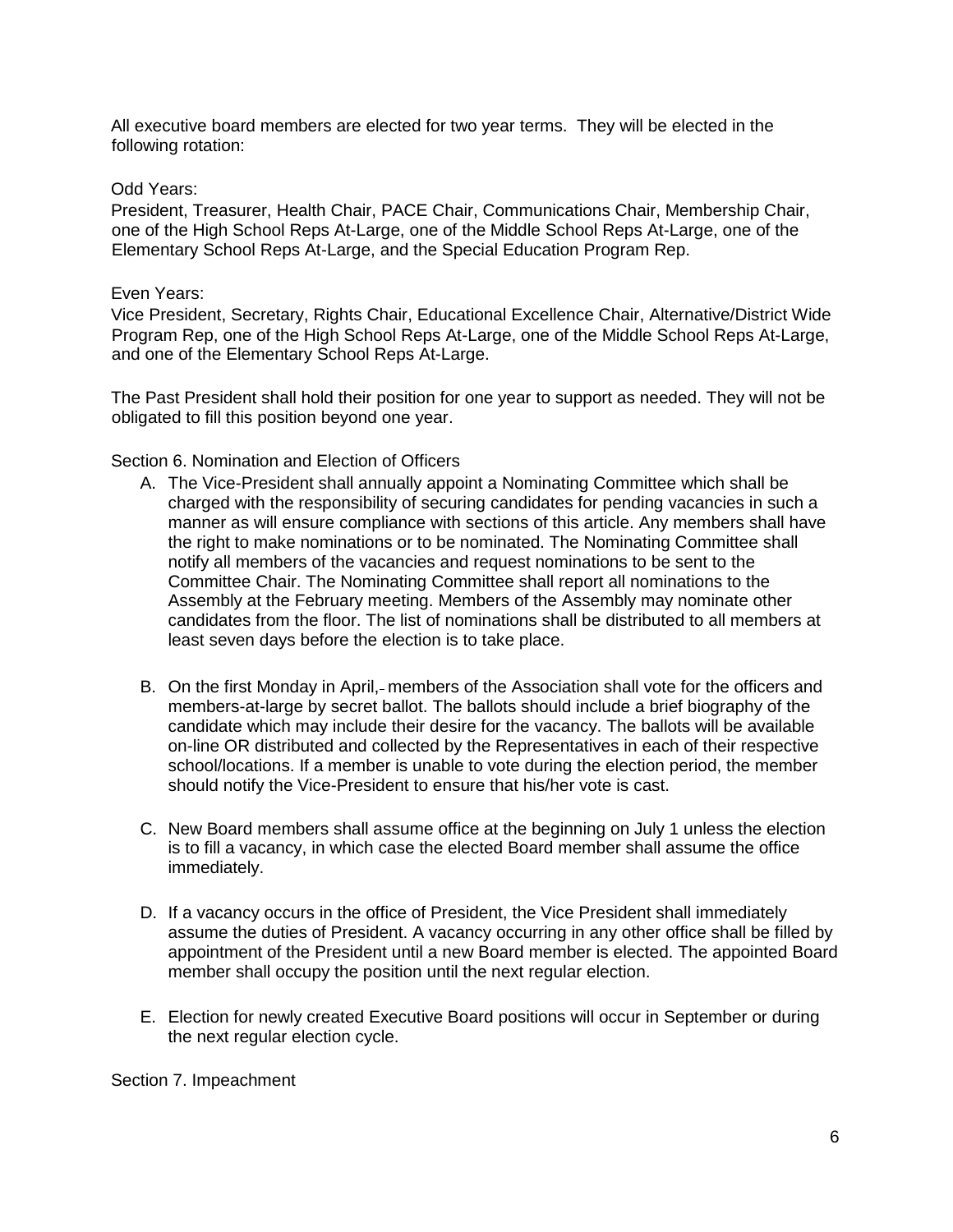Executive Board members of the Association may be impeached for violation of the Code of Ethics of the Education Profession or for non performance of duties, including chronic unexcused absences, as defined in policy.

- A. Impeachment proceedings against an Executive Board member shall be initiated in written petition submitted to the Representative Council by a majority of the executive board.
- B. If, after a due process hearing, a two-thirds vote of the Representative Council shall sustain the charge, the office shall become vacant.

### Section 8. Executive Board Meeting Schedule

The Executive Board shall establish a regular meeting schedule at its first Fall meeting. The Executive Board shall meet at least monthly during the school year. Special meetings may be called by the President.

Section 9. Duties of the Executive Board Members

- A. The President:
	- a. Presides over the meetings of the Representative Council and Executive Board, and shall set the agendas prior to the meetings.
	- b. Shall distribute the agenda or designate to the Secretary for distribution.
	- c. Appoints committee chairpersons, for Association and District committees.
	- d. Represents the Association before the public.
	- e. Serves as the primary contact with the NEA-Alaska President and the NEA-Alaska Regional Representatives.
	- f. Shall attend Labor-Management meetings with the Vice President and Rights Chair.
	- g. Shares the responsibility for attendance at all School Board meetings with the Vice President.
	- h. Votes only in the case of a tie.
	- i. Is an ex-officio member on all committees.
	- j. Must be a tenured teacher who possesses a valid Alaska teacher certificate.
	- k. Is subject to re-election to three consecutive terms.
	- l. Serves on the Sick Leave Bank Committee with the Vice President, Rights Chair, Membership Chair, and the Health Chair.
	- m. Performs other duties as necessary.
- B. The Vice President:
	- a. Attends all meetings of the Association (Executive Board and Representative Council).
	- b. Helps the President organize and prepare for Executive Board, Representative Council meetings, and Labor-Management Meetings.
	- c. Is responsible for appointing nominations committee, creating ballot with biographies, distributing the ballot to members, supervises elections, certifies election results, and reports election results to members.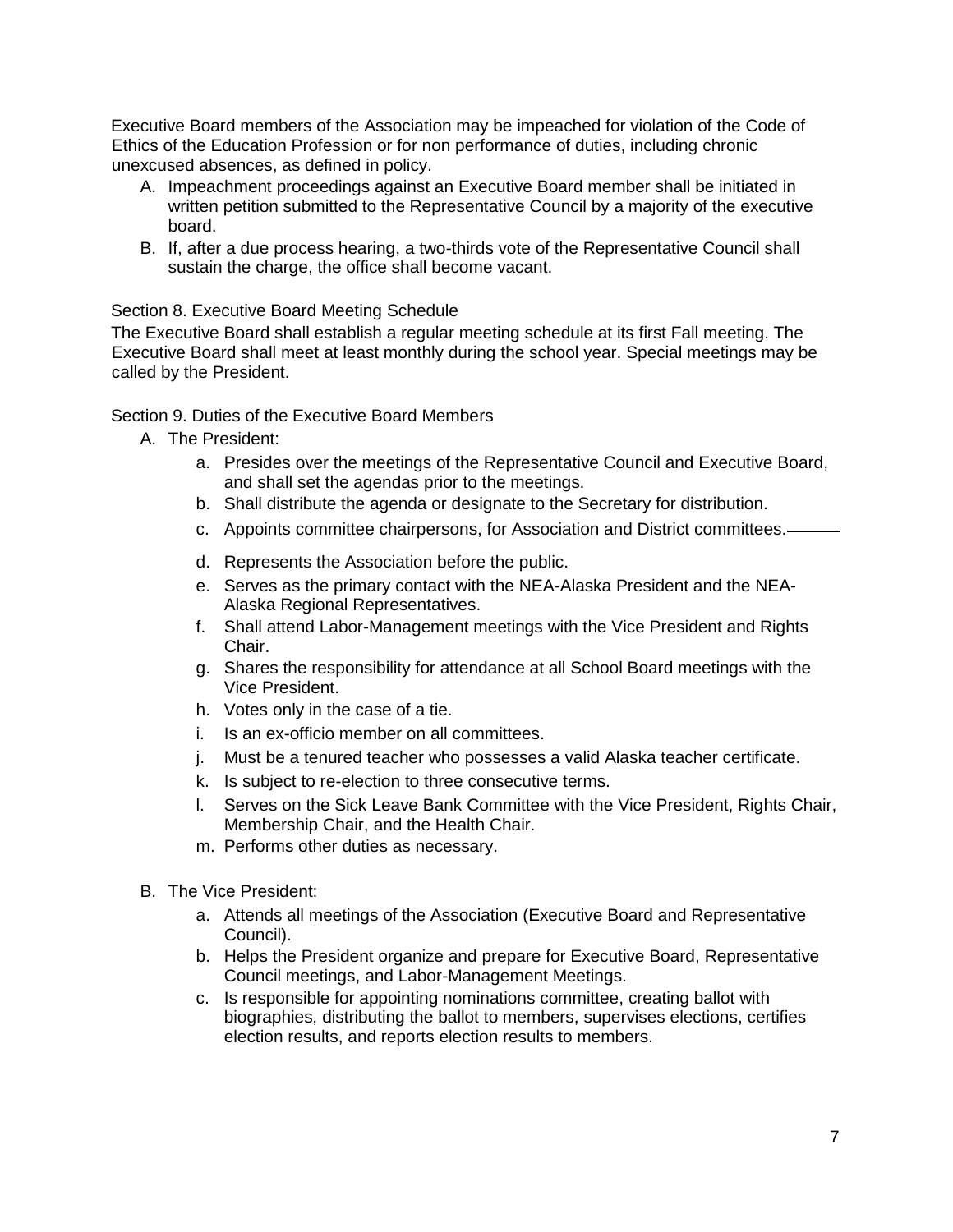- d. Responsible for attending School Board meetings or other events if the President cannot attend. Also chairs meetings and does other assigned duties at the request of the President.
- e. Advises the President on parliamentary procedure.
- f. Serves as an ex-officio member on all committees.
- g. Must be a tenured teacher who possesses a valid Alaska teacher certificate.
- h. Reviews Sick Leave Bank reconciliation prepared by Health Chair prior to submitting to the District.
- i. Does other assigned duties at the request of the President.
- C. The Secretary:
	- a. Will distribute the agenda to the Representative Council and Executive Board meetings each month if requested by the President.
	- b. Records minutes of Representative Council and Executive Board meetings each month.
	- c. Distributes said minutes back to members of each group within one week of each meeting.
	- d. Maintains archive of JEA minutes and correspondence.
	- e. Maintains a written compilation of policies established by the association.
	- f. Uses a computer to accomplish duties.
	- g. Has sign-in sheets ready at each Representative Council and Executive Board meetings of the officers.
	- h. Attends all meetings and events.
	- i. Does other assigned duties at the request of the President.
- D. The Treasurer:
	- a. Keeps the financial books of the association.
	- b. Advises the President of the status of the current budget.
	- c. Recommends budget transfers to President.
	- d. Prepares books for independent audit/review.
	- e. Prepares checks and signs/co-signs with President.
	- f. Reports to Board on budget status.
	- g. Attends all Executive Board Meetings and Representative Meetings.
	- h. Reviews membership counts and reconciliations as per NEA-Alaska procedure with the Membership Chair.
	- i. In conjunction with the PACE chair, file annual Alaska Public Offices Commission (APOC) reports to maintain political action committee requirements required by state law. The chair is encouraged to utilize NEA-Alaska resources to accomplish this task.
	- j. Does other assigned duties at the request of the President.
- E. The Membership Chair:
	- a. Explains benefits of membership to new hires and attends the new employee orientation at the beginning of the school year.
	- b. Requests/prepares New Member Packets annually from NEA-Alaska.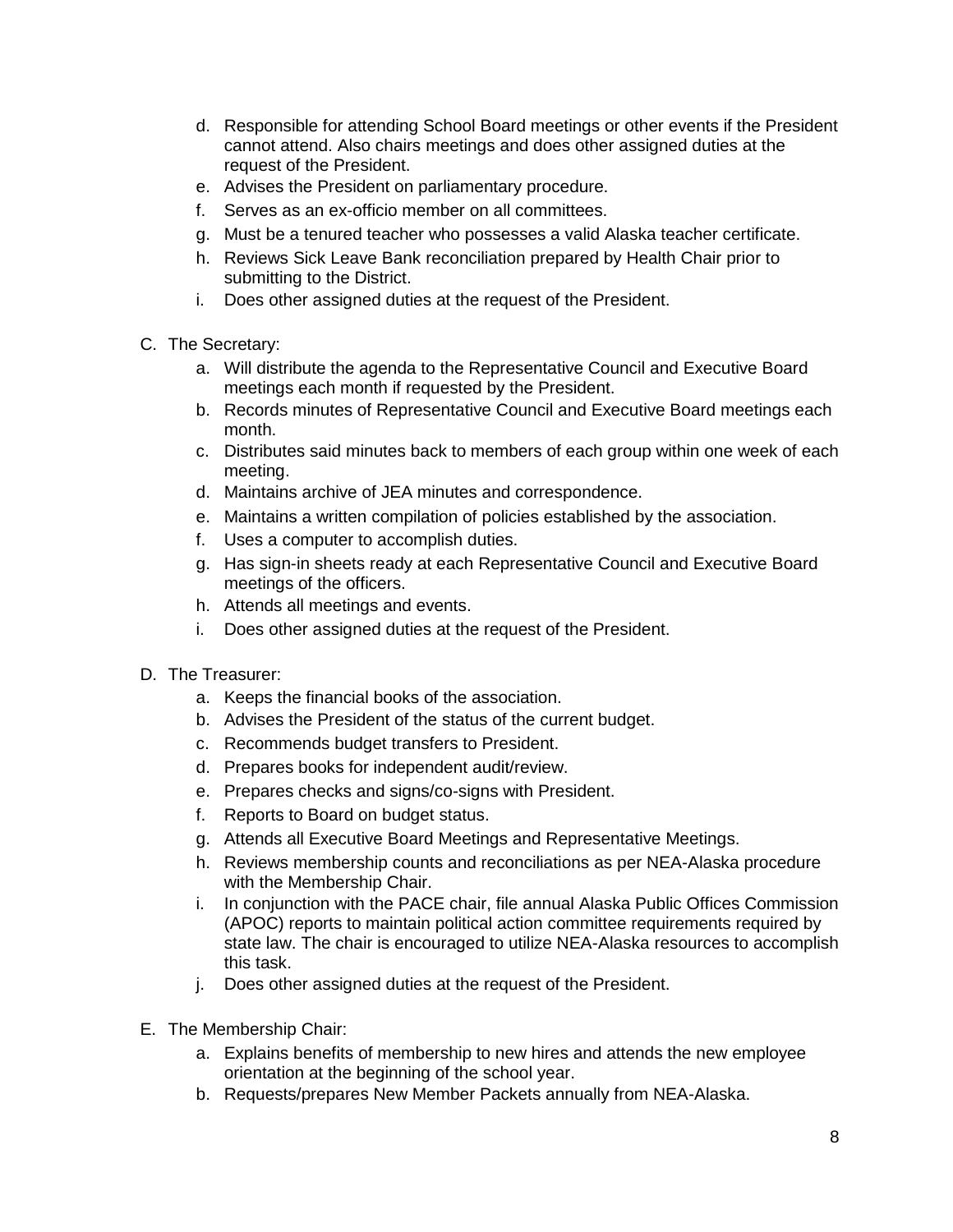- c. Maintains contacts with each school/location for membership updates during the school year which includes long-term subs, late and mid-year hires, and student teachers.
- d. Chairs the Membership Committee.
- e. Creates roll sheets of membership for every General Membership meeting, Executive Board, and Representative Council meeting.
- f. Reports Membership data at Executive Board and Representative Council meetings.
- g. Reconciles membership counts monthly as per NEA-Alaska procedure and reviews with the Treasurer.
- h. Does other assigned duties at the request of the President.
- F. The Executive Board Members-At-Large:
	- a. Attend all Representative Council and Executive Board Meetings.
	- b. Chairs meetings and does other assigned duties at the request of the President.
	- c. Are responsible for Representative meeting preparations. (Setting up room, providing refreshments, getting prizes).
	- d. Are all members of the Social Committee and they plan and coordinate the fall/spring socials.
- G. The Rights Chair:
	- a. Chairs Rights Committee.
	- b. Coordinates with NEA-Alaska and other members of the Rights Committee to receive, evaluate and process grievances and complaints of contract violations.
	- c. Coordinates training workshops with NEA-Alaska to educate members about the grievance process.
	- d. Facilitates Association representation in Plan of Improvement meetings.
	- e. Serves on the Sick Leave Bank Committee, along with the President, Vice President, Health Chair, and Membership Chair.
	- f. Attends all Representative Council, Executive Board Meetings, and Labor-Management Meetings.
	- g. Does other assigned duties at the request of the President.
- H. The Health Chair:
	- a. Chairs Health Committee meetings.
	- b. Serves on the Sick Leave Bank Committee, along with the President, Vice President, Membership Chair, and Rights Chair.
	- c. Facilitates surveying member's on health insurance needs, and researching health insurance options.
	- d. Serves as JEA's primary contact with the health insurance provider.
	- e. Reconciles sick leave bank usage/balance and send a report to JSD Human Resources and/or Payroll designees quarterly and/or request. The report shall include total hours hours deposited and/or withdrawn listed by Sick Leave Bank member name.
	- f. Attends all Representative and Executive Board Meetings.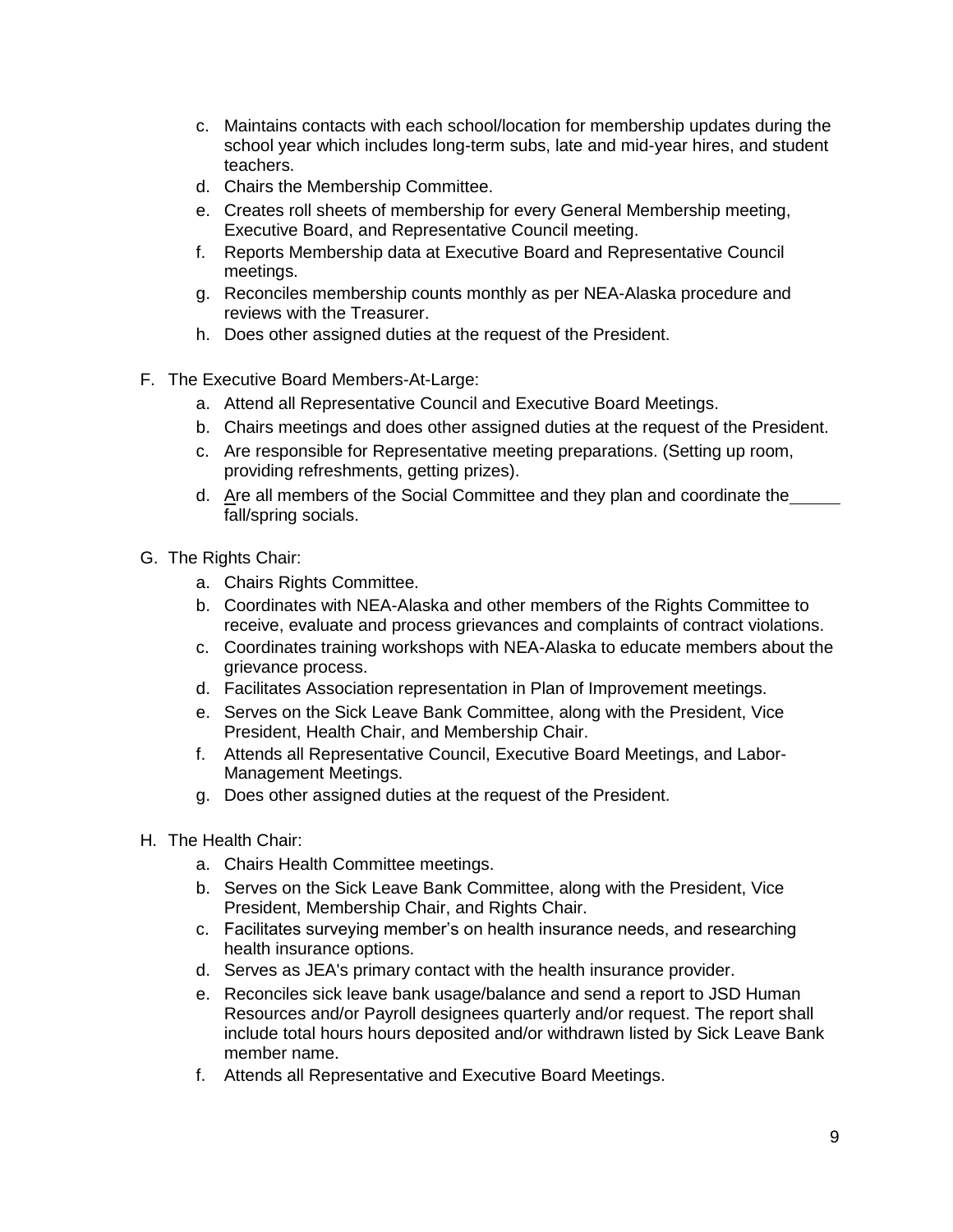- g. Does other assigned duties at the request of the President.
- I. The Educational Excellence Chair:
	- a. Chairs Educational Excellence Committee meetings.
	- b. Chairs or appoints the chair of the JEA Scholarship Fund Subcommittee.
	- c. Chairs or appoints the chair of the Read Across America Planning Subcommittee.
	- d. Chairs or appoints the chair of the Instruction and Professional Development Subcommittee.
	- e. Makes recommendations to the JEA President regarding JEA representation for District curriculum, instructional, and Calendar committees.
	- f. Attends all Representative and Executive Board Meetings.
	- g. Makes recommendations to the President for professional development opportunities.
	- h. Does other assigned duties at the request of the President.
- J. The PACE Chair shall:
	- a. Chairs PACE Committee meetings.
	- b. Coordinates the surveying and publishing of candidate's positions on educational issues.
	- c. Makes a recommendation whether or not to initiate an endorsement process for candidates in local elections.
	- d. Facilitates the campaigning for or against non-candidate ballot issues impacting education.
	- e. Informs members of the status of proposed key educational legislative issues.
	- f. Facilitates the drafting and proposal of political resolutions before the Representative Council.
	- g. Attends all Representative Council and Executive Board Meetings.
	- h. Utilizes available grant/funding opportunities for candidate forums.
	- i. In conjunction with the Treasurer, file annual Alaska Public Offices Commission (APOC) reports to maintain political action committee requirements required by state law. The chair is encouraged to utilize NEA-Alaska resources to accomplish this task.
	- j. Does other assigned duties at the request of the President.
- K. The Communications Chair:
	- a. Chairs Communications Committee meetings.
	- b. Chairs/appoints the JEA webmaster.
	- c. Facilitates the regular publication of a JEA newsletter.
	- d. Facilitates the planning and implementation of a public relations program.
	- e. Attends all Representative Council and Executive Board Meetings.
	- f. Does other assigned duties at the request of the President.

## Section 10. Policies

The Executive Board will create, and update as needed, a policy manual. The Representative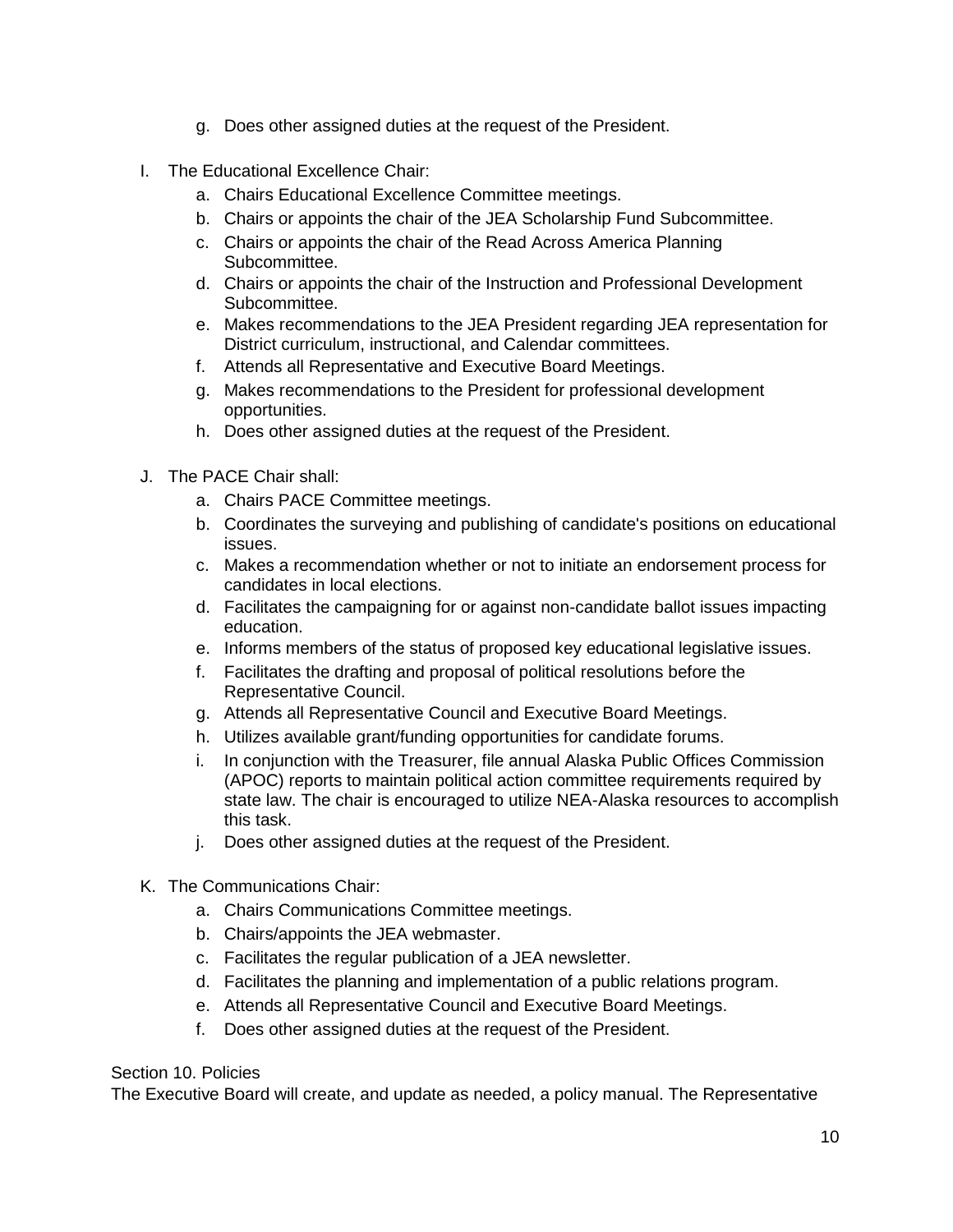Council can bring topics for policy to the Executive Board by way of a majority vote during a Representative Council meeting. A policy manual will be maintained and reviewed annually at the final Executive Board Meeting of the school year.

### Section 11: Actions

- A. The Executive Board may take actions necessary to facilitate all functions of the full Representative Council, including appropriation of funds. Any action taken by the Executive Board must be communicated to the Representative council within 14 calendar days of action via electronic communication or at the subsequent Representative Council meeting (whichever is sooner).
- B. If a member of the Representative Council is in disagreement with the said action, they will find at least two other members of the Council who also disapprove of the action. They must notify the President of their concerns and names within 14 calendar days of notification of the action via electronic communication or at the subsequent Representative Council meeting (whichever is sooner).
- C. The President shall call and conduct a special Representative Council meeting within seven (7) calendar days of the notification of disagreement to address this issue or put the issue on the agenda of the next regularly scheduled Representative Council meeting (whichever is sooner).

## **ARTICLE V: General Membership**

Section 1. Meetings

- A. There shall be at least two meetings of the General Membership each year. Such meetings shall be scheduled by the Association President or their designee. The regular Spring meeting of the membership shall be designated the annual meeting.
- B. Special meetings may be called by the President, by the Executive Board, or by the petition of at least 25% of the Membership.

## Section 2. Ratification of Agreements

The General Membership who are members of the bargaining unit shall ratify all negotiated agreements at a general membership meeting. The proposed negotiated agreement shall be made available for study to all members at least seven (7) days before the ratification vote is to take place. Any member not able to vote on ratification day shall be afforded an opportunity to vote by absentee ballot. All absentee ballots must be obtained from and delivered to the JEA President prior to ratification vote. A majority of those voting shall be required for ratification. A majority is defined as 50% + 1 of the total number of members.

# **ARTICLE VI: Committees Section**

Section 1. Standing Committees

There shall be the following standing committees assigned the specific functions outlined below: Rights, PACE, Educational Excellence, Social, Health, Negotiations, Communications, and Membership.

Section 2. Rights Committee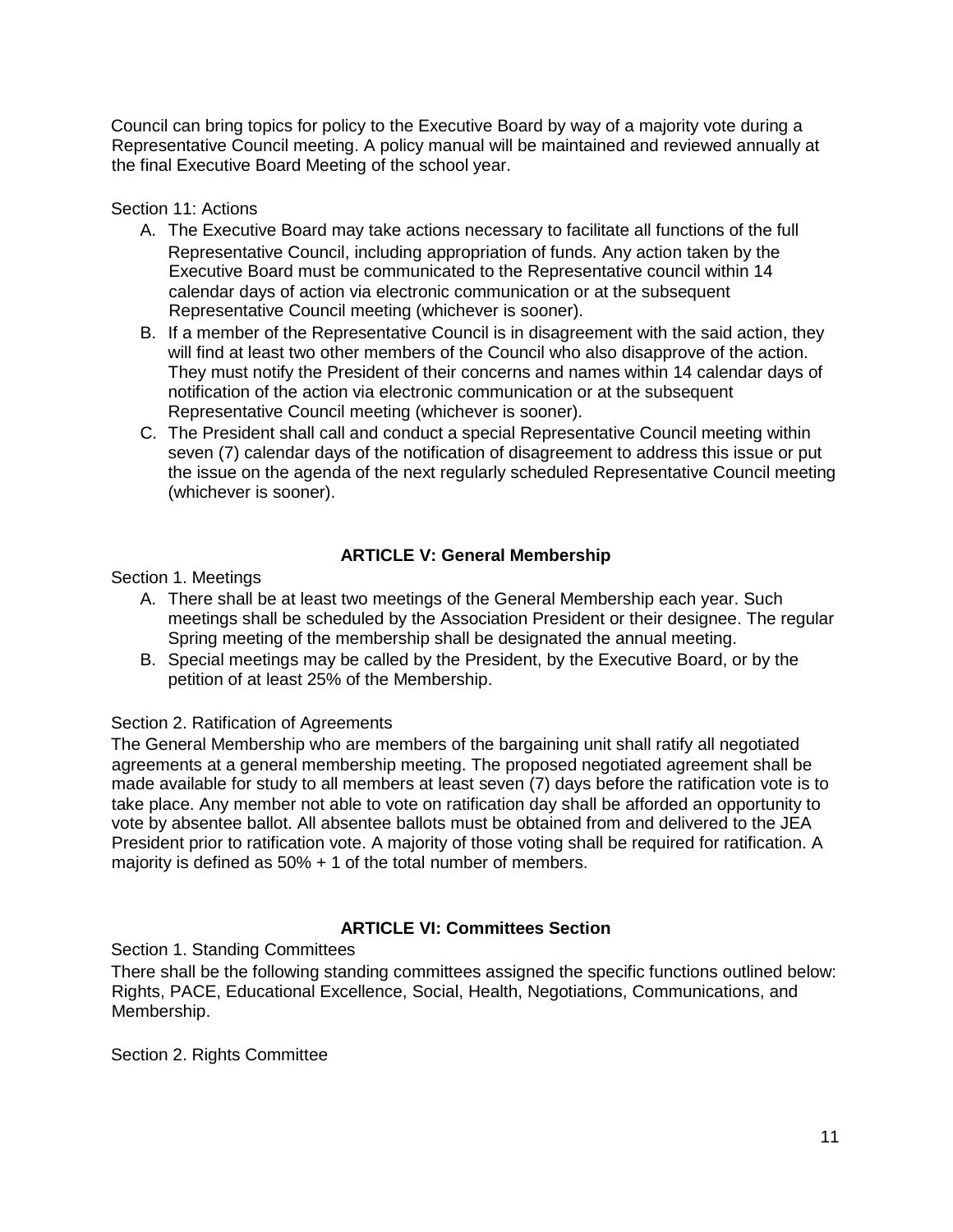The Rights Committee shall provide and coordinate for training workshops with NEA-Alaska; receive, evaluate, and process grievances and complaints of contract violations; and educate members about the grievance process.

### Section 3. PACE Committee

The PACE Committee shall be responsible for surveying and publishing candidates' positions on educational issues. The PACE Committee shall be responsible for taking positions on and actively working for or against ballot issues impacting education. The PACE committee may choose to endorse and actively support candidates in local elections, which includes assembly and school board. The PACE Committee may provide recommendations on statewide candidates to the NEA-Alaska PACE Committee.

#### Section 4. Social Committee

The Social Committee shall make arrangements for any social event deemed necessary by the Executive Board. The Members-At-Large are members of this committee as well as any other interested members in good standing.

### Section 5. Educational Excellence Committee

The Educational Excellence Committee shall be tasked with the following activities as deemed needed by the Representative Council or the Executive Board: Read Across America, JEA Scholarship Fund fundraising and distribution, Instruction and Professional Development, mentoring programs, and other programs that improve education in Juneau.

- A. The Instruction and Professional Development Subcommittee shall survey the membership to learn what teachers want in terms of curriculum development, inservice opportunities and presentations, and other professional endeavors. They shall work with the appropriate administrative personnel to implement these Association priorities.
- B. The Scholarship Committee shall plan and provide for the raising of funds for scholarships, provide applications for the fund, and choose recipients. The Scholarship Committee shall establish, recommend, and maintain protocol for the scholarship application as approved by the Representative Council.

#### Section 6. Health Committee

The Health Committee shall survey member health insurance needs, research health insurance options, provide a conduit of information between JEA and the health insurance provider and make recommendations for changes in service, to the Representative Council.

#### Section 7. Communications Committee

The Communications Committee shall be responsible for publication of the regular newsletter, shall plan and implement a public relations program, and perform other duties as delegated by the President.

#### Section 8. Negotiations Committee

- A. The Committee shall consist of at least one (1) representative from each school/location, plus the President and the Vice President.
	- a. The Negotiations Committee shall: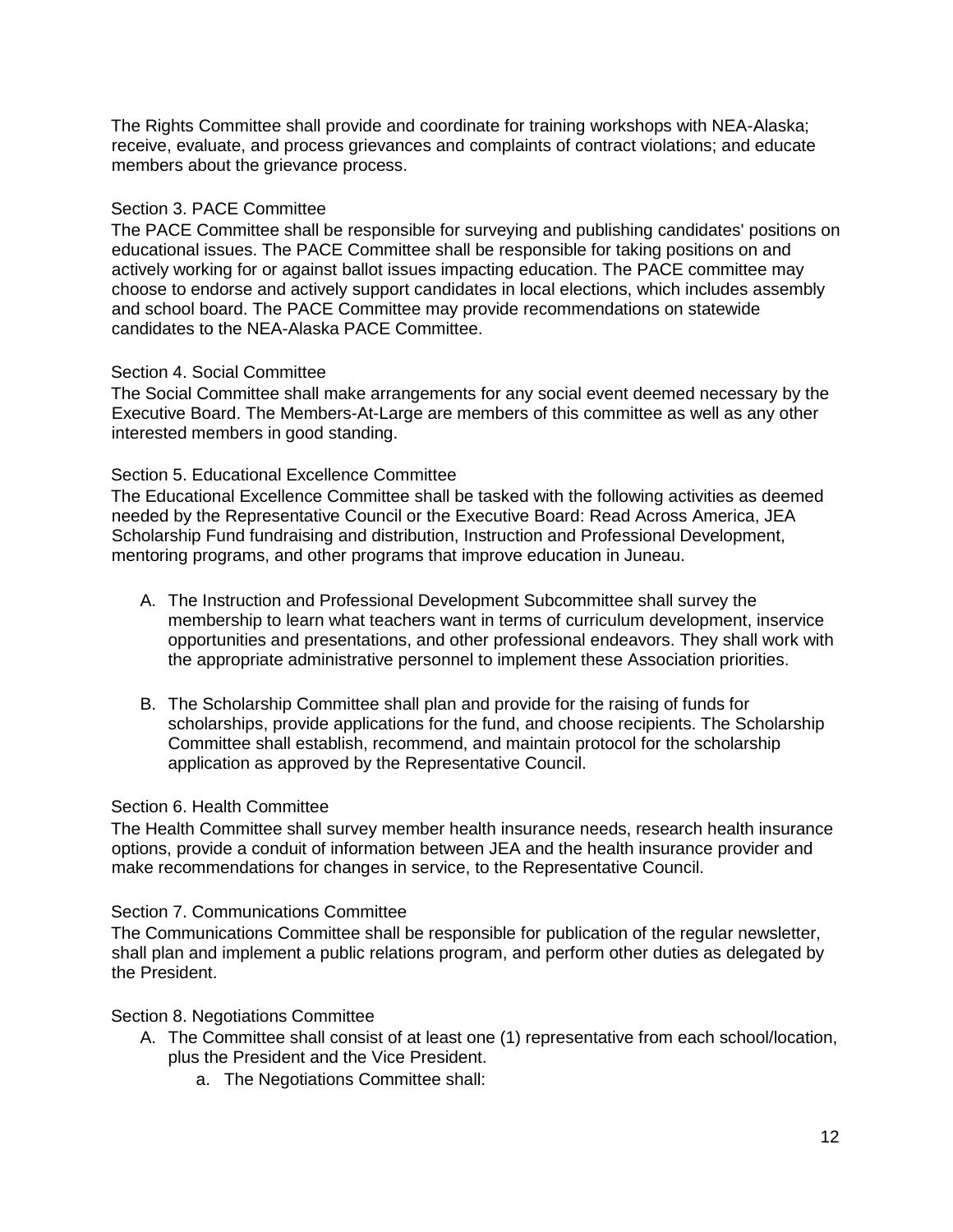- i. Elect a Committee Chair by the second meeting. The President or Vice President will serve as the Chair of the Negotiations Committee until a chair is elected/appointed;
- ii. Conduct membership surveys;
- iii. Provide support to the Negotiations Team. Support may include, but is not limited to:
	- 1. Distributing negotiation information to active members;
	- 2. Organizing meals for the negotiating team;
	- 3. Facilitating solidarity events and actions necessary to support the bargaining process;
	- 4. Negotiations communications;
	- 5. Other activities deemed necessary.
- B. The Negotiations Team will consist of three (3) to seven (7) members selected by the Negotiations Committee. The President of JEA shall be a non-voting defacto member of the Negotiations Team. The Team shall be elected by the Representative Council based on a recommendation from the chairperson of the Negotiations Committee.
	- a. The Negotiations Team should represent as many different grade levels, school/locations, and programs as possible. The first priority is to have diverse representation to address the needs of all members. A preference will be given to team selection to members who are familiar with current concerns, needs and the long term goals of JEA for the benefit of all members.
	- b. The Negotiations Team/designee shall:
		- i. Prior to reaching a tentative agreement with the District, make contact with the President to make them aware of the proposed tentative agreement;
		- ii. Present all tentative agreements to the General Membership at the ratification vote meeting;
		- iii. Have the authority to reach a tentative agreement with the District;
		- iv. Report to the members upon reaching a tentative agreement;
		- v. Make all final decisions on items to be negotiated.

### Section 9. Membership Committee

The Membership Committee shall explain benefits of membership to new hires, plans annual New Hire Gathering or similar event, prepare New Member Packets annually, maintain contacts with each building for membership updates, review membership counts and locations monthly at the Representative Council meetings.

## **ARTICLE VII: State Delegates**

### Section 1. President & Vice President

The President and Vice President shall be delegates to State Delegate Assembly.

### Section 2. State Delegate Elections

All other delegates to the State Delegate Assembly shall be elected at a general election on the first Monday in November. The Vice President shall facilitate the election of the State Delegates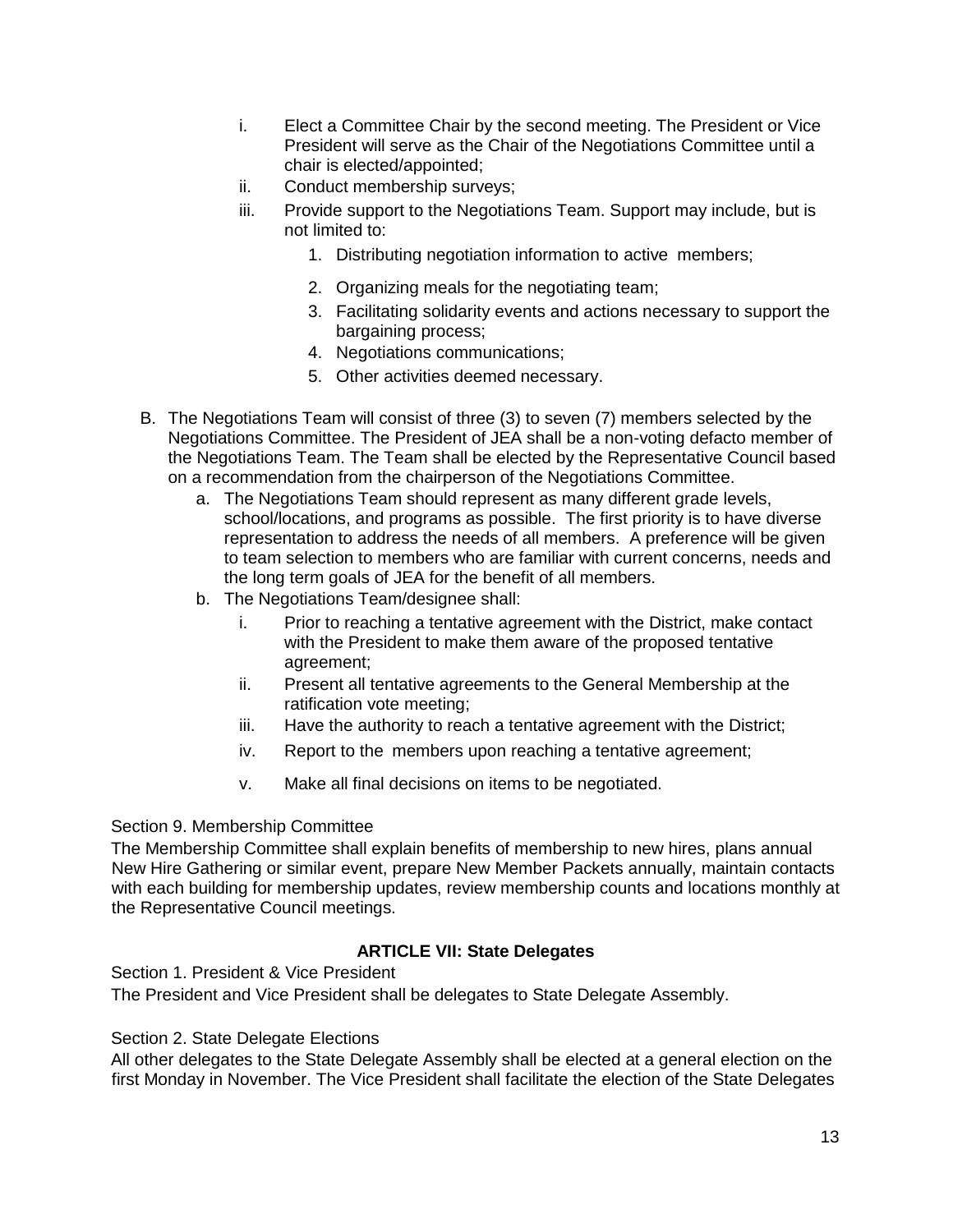and appoint a nominations committee, create a ballot with biographies, distribute the ballot to members, supervise the election, certify the results, and report the results to the President. The President shall be responsible for notifying NEA-Alaska of the Delegates and alternates.

The seats are filled in ranking order. Election tally specifics are only to be shared with President and Vice-President. Any member of the Executive Board can request a full accounting of the election results. Any member can privately ask for their own election tally.

#### Section 3. Qualifications

All nominees for State Delegate shall be members in good standing in the Association.

#### Section 4. Length of Term

The delegates will serve two-year terms. One half of the delegation will be elected in even numbered years and one half in odd numbered years.

#### Section 5. Charged by JEA

Delegates shall attend the Representative Council meeting in December to be charged by JEA of their duties at Delegate Assembly and given instructions on procedures to follow. The delegates shall prepare a written report of Delegate Assembly to be presented at the next regularly scheduled Representative Council meeting.

#### Section 6. Attendance at DA

Delegates shall attend all floor meetings, assigned committee meetings, and Southeast Caucus of Delegate Assembly. Nonperformance of duties at DA shall result in:

> A. Repayment of all expenses, including leave day, to JEA and NEA- Alaska incurred by the delegate.

B. Removal from office.

#### Section 7. Filling Vacancies

In the event an elected delegate is unable to attend DA, they may be replaced by an alternate for that DA only. The delegate is still entitled to their full Length of Term as elected as a Delegate to DA. (For example, if a delegate is in year-one of a two-year term and they are unable to attend, they shall still be entitled and expected to attend the second year of their term.) If a delegate is not eligible to fill the second year of their term, then the seat will be filled in the regular DA election and be for one-year only.

### Section 8. Alternates

The order of alternates to DA is ranked by number of votes cast, in the event of a tie, by seniority in JEA.

### **ARTICLE VIII: Quorum**

Section 1. Majority Present

A majority of the members shall be a quorum for the Representative Council, the Executive Board, General Membership, all committees and delegations, and other voting groups of the Association. For the purpose of reaching quorum, up to two members can participate electronically only if they've received prior approval from President/designee. They will be counted as present for attendance at the meeting.